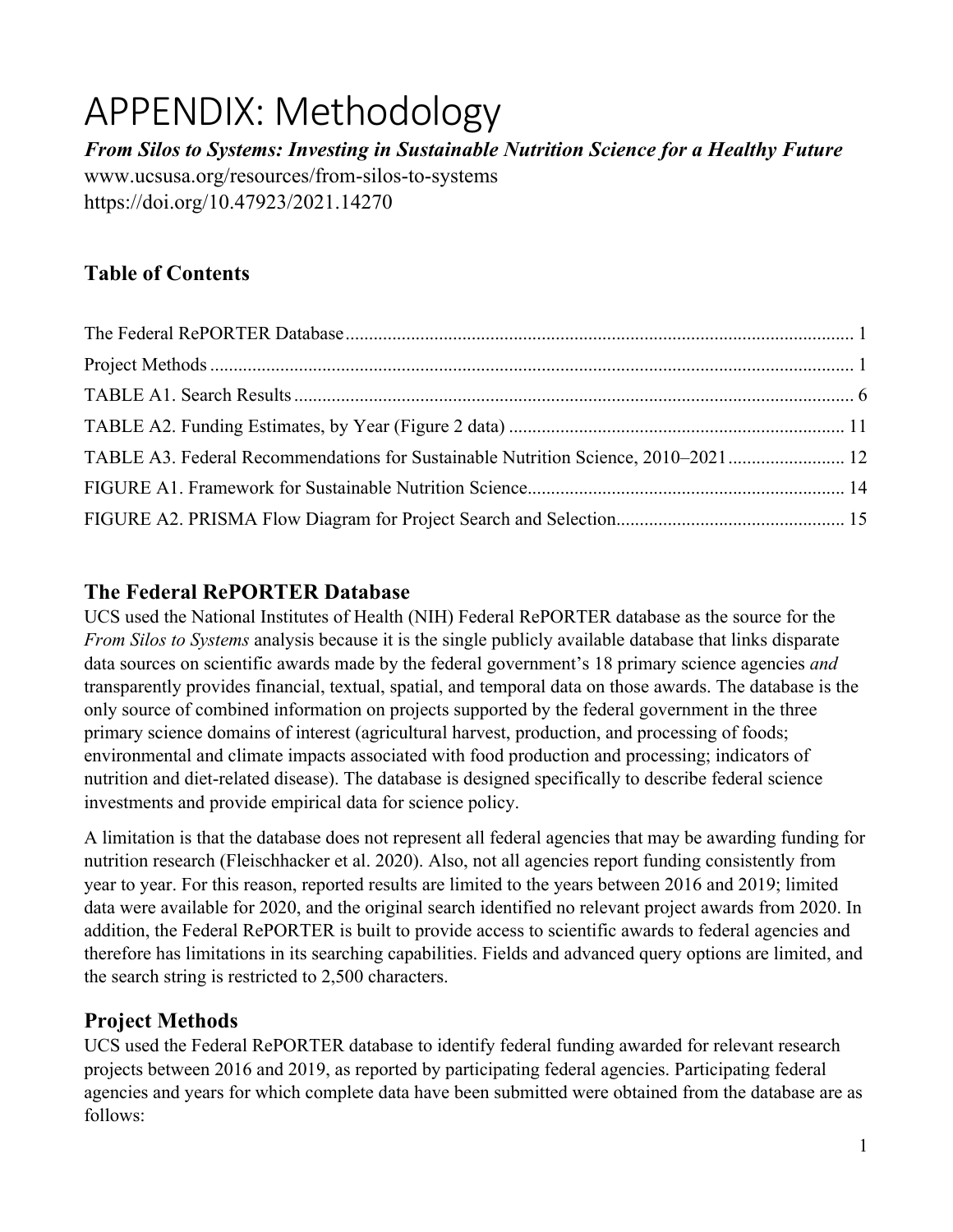*US Department of Defense (DOD)*

- *Combat Casualty Care Research Program, 2010–2016*
- *Congressionally Directed Medical Research Programs, 2000–2018*
- *Traumatic Brain Injury Centre of Excellence, formerly DVBIC, 2000–2016*

*US Department of Education* 

• *Institution of Education Sciences, 2012–2018*

*US Department of Health and Human Services (HHS)*

- *Administration for Children and Families, 2013–2019*
- *Agency for Healthcare Research and Quality, 2008–2019*
- *Centers for Disease Control and Prevention, 2008–2019*
- *Center for Neuroscience and Regenerative Medicine, 2008, 2010–2012, 2014–2017*
- *Food and Drug Administration, 2008–2019*
- *National Institute on Disability, Independent Living and Rehabilitation, 2000–2018*
- *National Institutes of Health, 2008–2019*

*Environmental Protection Agency (EPA), 2000–2017*

*National Aeronautics and Space Administration (NASA), 2008–2017*

*National Science Foundation (NSF), 2000–2018*

*US Department of Agriculture (USDA)*

- *Agricultural Research Service, 2000–2019*
- *Forest Service, 2011–2018*
- *National Institute of Food and Agriculture, 2008–2016*

*US Department of Veterans Affairs (VA), 2009–2019*

Notably, this list excludes agencies such as the USDA Economic Research Service, which conducts economic research on policy-relevant issues in food, agriculture, and natural resources with an FY 21 budget of \$62 million, as well as potential DOD research efforts to identify environmentally sustainable options for combat rations. The latter was named as a topic of interest in the 2016–2021 National Nutrition Research Roadmap. According to the National Science Foundation Survey of Federal Funds for Research and Development (Table 15: Federal Obligations for Research, by Agency and Performer: FY 2019), 82 agencies across 15 departments had federal obligations for research in FY 2019.

### **Framework for Project Selection**

The Federal RePORTER database was used to identify relevant scientific project awards from federal agencies between 2016 and 2019. To identify relevant projects in the database, the scope of interest for each of three key domains of sustainable nutrition science was defined as follows:

• **Food production** includes projects incorporating the harvest, production, or processing of animal products (e.g., beef, pork, poultry), crops (e.g., grains, fruits, vegetables, legumes), and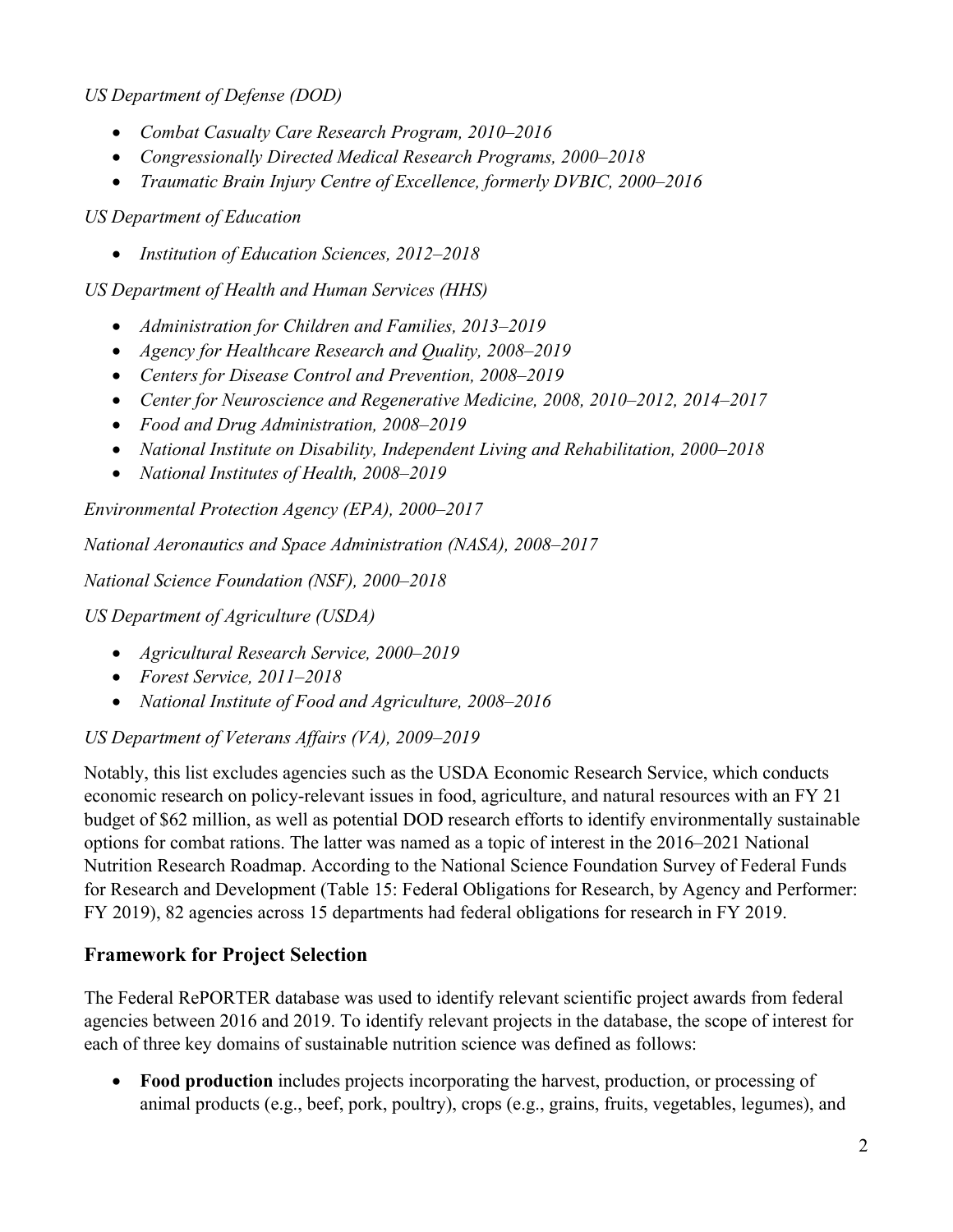wild-caught and farm-raised seafood. All included projects address food intended for human consumption.

- **Climate and environment** includes projects addressing potential environmental and climate impacts of food production, including waste; loss of biodiversity; heat-trapping emissions; degradation of air, soil, and water; and energy, land, and water use. This domain also includes the potential agricultural impacts of extreme weather (e.g., droughts, floods, extreme heat) that is worsening with climate change.
- **Nutrition** includes projects addressing human nutrition, including food safety, food security, and diet quality and associated health conditions (e.g., cardiovascular disease, diabetes). This domain does not include health outcomes resulting from environmental exposures, such as farmworker exposure to pesticides or severe weather. The review did not consider drinking water as a food item.

Based on our research framework for sustainable nutrition science (FIGURE A1), which depicts relationships between food production, sustainability, human diets, and human health, the nutrition domain included food safety. However, a safe food supply does not necessarily imply, and can even conflict with, healthy diets and environmentally sustainable food production practices. For example, from a foodborne-illness perspective (health consequences), shelf-stable foods that are highly processed and low in nutritional value might be considered safer than more nutritious perishable foods, while novel approaches or technologies used to improve food safety could result in increased energy use, water use, or food waste (environmental consequences).

Although most funding reported in Federal RePORTER is dedicated to research, funding is also reported for programs, interventions, and educational opportunities (e.g., curricula, conferences, fellowships). We considered these projects within the realm of sustainable nutrition science and included them in the results. Evidence-based programming and educational materials and events contribute to the field of sustainable nutrition science by providing opportunities for fostering knowledge and innovation through learning and cross-disciplinary collaboration.

### **Search String Development**

We developed the search terms used to identify relevant projects in Federal RePORTER through an iterative process based on the three domains of sustainable nutrition science, informed by two recent reviews of relevant topics: Sparling et al. (2021) and Reinhardt et al. (2020). A set of search strings were then tested in Federal RePORTER through an iterative process: a search string was used to search the database, and potential new terms were identified based on the project terms affiliated with the search results, which are terms (e.g., "healthy diet," "food safety," "urban agriculture") assigned to each project by the project leader and available through Federal RePORTER. The effects of adding each potential new term on the overall search results were then tested one by one. For example, a new term "water quality" would be isolated by adding "water quality" to the search string and removing all other terms from the same domain (*climate and environment).* The search would then be run with "water quality" and all search terms from the remaining domains (*food production; nutrition*). If the resulting searches produced new relevant results, the search term was added to the search string. If new results were not relevant to the identified domains based on a review of a sample of 20 project titles and abstracts, the search term was not added. In these cases, potential search terms were identified with similar meaning and greater specificity, with further testing and isolating terms through the process described above.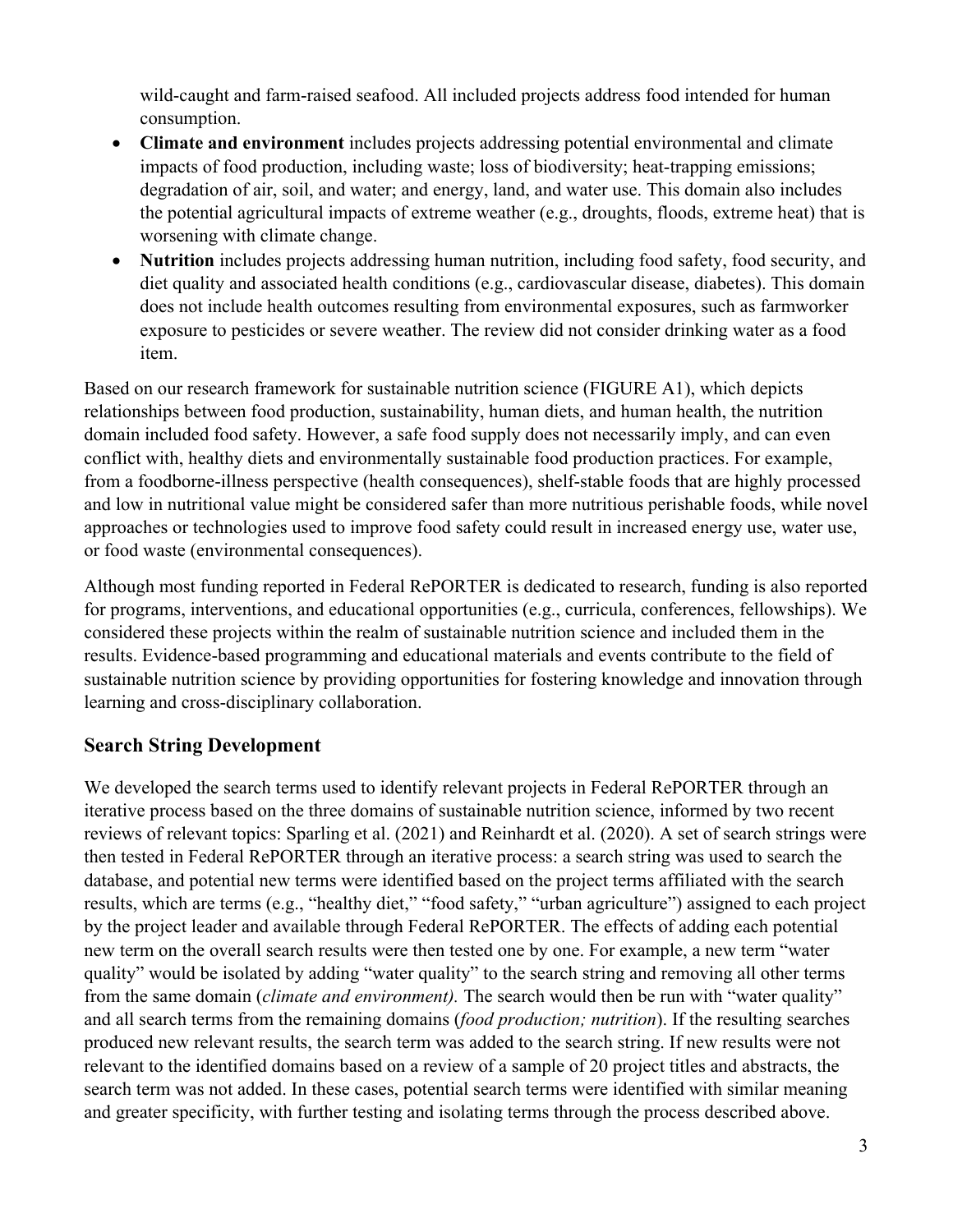Search strings were entered using the "advanced" function for all possible fields (project title, project terms, and project abstract). Subprojects were excluded from the search, as we were interested in identifying total funding levels awarded to projects. Truncation (using the asterisk "\*" symbol to truncate the end of a search term, allowing the search engine to return variations on the original word; for example, using the search term "diet\*" to return terms such as "diet," "dietary," or "dietitian") functioned only with single-word search terms; truncation was not used in search terms containing multiple words, such as "health disparity." Plurals of all search terms were incorporated through either truncation (single-word search terms) or additional search terms (multiple-word search terms).

#### **Search String and Search Entry Details**

**Years:** 2016, 2017, 2018, 2019, 2020

**Date of search:** June 27, 2021

**Filters:** Exclude subprojects

#### **Search results:** 1,068

#### https://federalreporter.nih.gov/projects/search/?searchId=1eedb234c25045dd91e95240504bf7f6&search Mode=Advanced&resultType=projects&filters=

**Search string:** ("agricultural crop" or "agricultural crops" or "agricultural product" or "agricultural products" or "agricultural production" or "agricultural system" or "agricultural systems" or agroeco\* or agroforestry or agronomy or aquaculture or "animal husbandry" or "animal production" or "beef production" or "cattle production" or "crop production" or farm\* or fisher\* or "food crop" or "food crops" or "food processing" or "food production" or "food system" or "food systems" or horticultur\* or livestock or "local food" or "local foods" or meatpacking or "meat packing" or "meat processing" or "pork production" or postharvest or "post-harvest" or "poultry processing" or "poultry production" or "regional food" or "regional foods" or "ruminant production" or "specialty crop" or "specialty crops" or "sustainable agriculture" or "swine production" or "urban agriculture")

AND (diet\* or "food insecurity" or "food purchase" or "food purchases" or "food preference" or "food preferences" or "food quality" or "food safety" or "food security" or "food supply" or "good diet" or "good nutrition" or "healthy diet" or "health food" or "health foods" or "healthy eating" or "healthy food" or "healthy foods" or macronutrient\* or malnutrition or "Mediterranean diet" or micronutrient\* or "nutrient density" or nutrition or nutritional or nutritious or undernutrition or vegan or vegetarian or "Western diet" OR BMI or "body mass index" or "body weight" or cancer or cardiovascular or death or diabetes or disease or endocrine or gastrointestinal or gut or "health status" or healthy or "health disparity" or "health disparities" or "health equity" or "heart disease" or "hypertension" or illness or illnesses or "immune" or "insulin resistance" or metabol\* or microbiome or morbidity or mortality or myocardial or obesity or obese or overweight or "quality-adjusted life year" or stroke or unhealthy)

AND ("air quality" or "air pollution" or "algal bloom" or "biodiversity" or "carbon footprint" or climate or "deforestation" or drought or "ecological footprint" or "ecological system" or ecology or ecosystem\* or "energy use" or "environmental footprint" or "environmental impact" or flood\* "food loss" or "food losses" or "food waste" or "greenhouse effect" or "greenhouse gas" or "greenhouse gases" or "land use"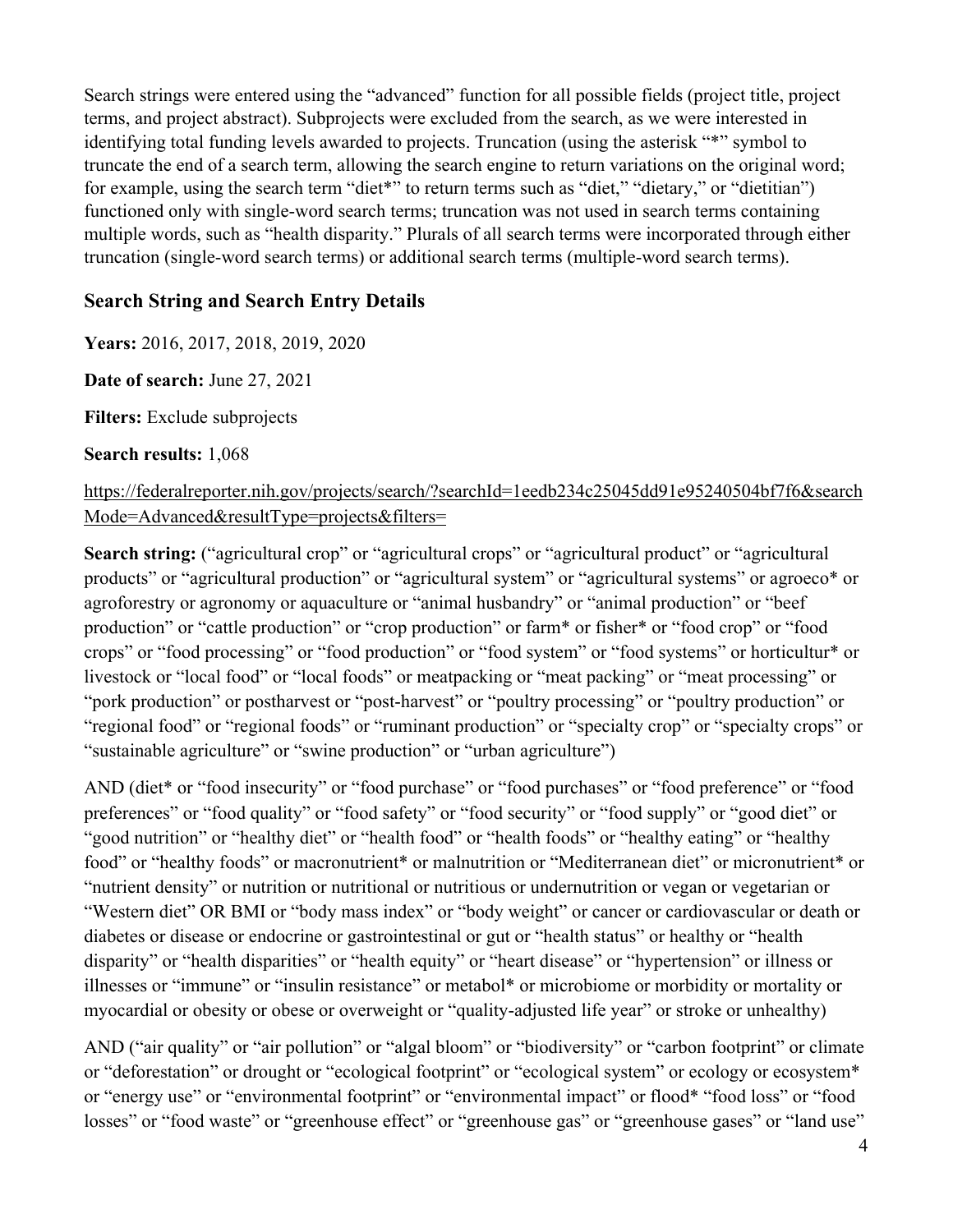or "pollution" or "soil erosion" or "soil health" or "soil quality" or sustainability or sustainable or "water pollution" or "water quality" or "water use")

## **Inclusion and Exclusion Criteria**

The initial search yielded 1,068 results (FIGURE A2). Three reviewers with expertise relevant to the core domains (nutrition, food production, and climate and environment) reviewed these for inclusion. Two reviewers independently reviewed subsets of 20 projects, one set at a time, until full agreement was reached on a complete set of 20. After each review period, conflicts were resolved through discussion among all three reviewers and by clarifying the criteria for inclusion and exclusion. This process was repeated three times with a total of 60 project results. One reviewer reviewed the remainder of the projects (1,008 projects); a second reviewer reviewed the final list of included projects (59 projects) to confirm relevance.

Included projects had to meet all of three primary criteria:

- The project explicitly included food production, harvesting, or processing within its scope of work.
- The project included an aspect of nutrition (as described above) within its scope of work.
- The project included an aspect of environmental or climate impacts within its scope of work.

To assess whether these areas were within the scope of work of any project, the abstracts were closely reviewed. Project titles or terms were referenced only to provide greater clarity if the meaning or application of any terms in the abstract was unclear.

Projects were excluded when the abstracts mentioned topics only as introduction or to provide background or context for the research. For example, projects were excluded if they addressed agriculture broadly, without direct implications for food production, or if they addressed nutrition and health only indirectly (e.g., the abstract framed the research as contributing to food security, but the scope of work did not explicitly include assessments of, or direct work on, food security).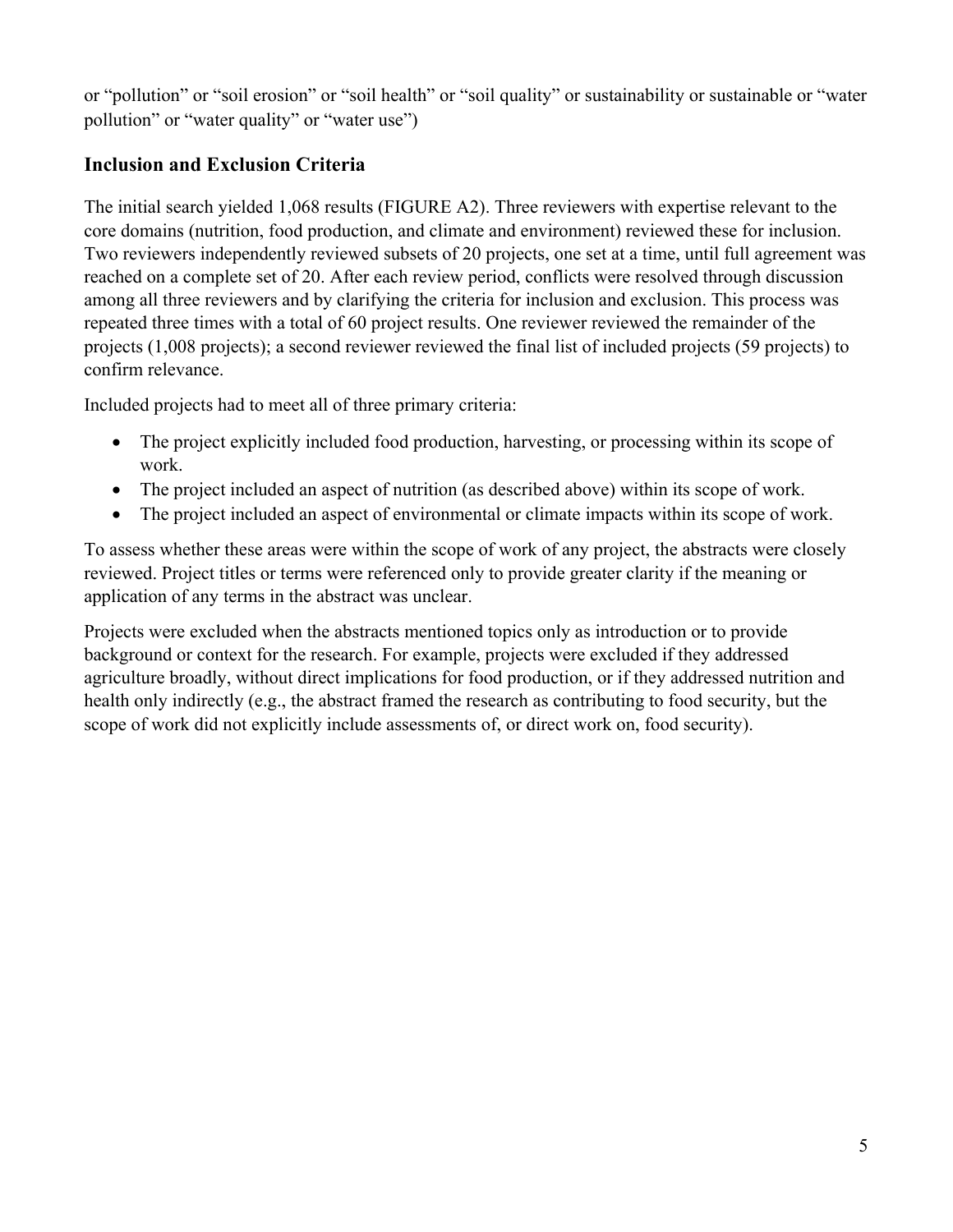### **TABLE A1. Search Results Included search results: 59 Unique projects: 53**

*The search yielded 59 distinct results, each accompanied by a specified amount of funding granted during a specified fiscal year, and 53 unique projects. These two numbers differ because in some cases, the same research project was granted funding across multiple years or was granted funding multiple times during the same year, each of which would have been considered a separate search result.*

| <b>Agency</b> | <b>Project Title</b>                                                                                                                                           | Fiscal<br>Year | <b>Project Number</b>       | Recipient                                            | <b>FY Total Cost</b> |
|---------------|----------------------------------------------------------------------------------------------------------------------------------------------------------------|----------------|-----------------------------|------------------------------------------------------|----------------------|
| <b>ARS</b>    | Adding Value to Plant-Based Waste<br>Materials Through Development of<br>Novel, Healthy Ingredients and<br><b>Functional Foods</b>                             | 2017           | ARS-0428789-<br><b>PROJ</b> | US Agricultural<br>Research Service                  | \$1,344,016          |
| <b>ARS</b>    | Adding Value to Plant-Based Waste<br>Materials Through Development of<br>Novel, Healthy Ingredients and<br><b>Functional Foods</b>                             | 2018           | ARS-0428789-<br>PROJ        | US Agricultural<br>Research Service                  | \$1,344,016          |
| <b>ARS</b>    | Adding Value to Plant-Based Waste<br>Materials Through Development of<br>Novel, Healthy Ingredients and<br><b>Functional Foods</b>                             | 2019           | ARS-0428789-<br>PROJ        |                                                      | \$1,344,016          |
| <b>ARS</b>    | Detection and Fate of Chemical and<br>Biological Residues in Food and<br><b>Environmental Systems</b>                                                          | 2019           | ARS-0430408-<br><b>PROJ</b> |                                                      | \$2,485,692          |
| <b>NIFA</b>   | 120 Committed Beginning Farmers and<br>Ranchers                                                                                                                | 2016           | 2016-70017-25345            | Arkansas Land and<br>Community<br>Development Corp.  | \$481,080            |
| <b>NIFA</b>   | Authentic Plant Pollinator Landscape<br>Research for Educators (Appl-Red)                                                                                      | 2016           | 2017-68010-25963            | Pennsylvania State<br>University,<br>University Park | \$144,141            |
| <b>NIFA</b>   | Breeding Common Bean (Phaseolus<br>Vulgaris L.) for Resistance to Abiotic<br>and Biotic Stresses, Sustainable<br>Production, and Enhanced Nutritional<br>Value | 2016           | 1007384                     | NY Agricultural<br><b>Experiment Station</b>         |                      |
| <b>NIFA</b>   | CIOA 2- Carrot Improvement for<br>Organic Agriculture with Added<br>Grower and Consumer Value                                                                  | 2016           | 2016-51300-25721            | US Agricultural<br>Research Service                  | \$1,999,979          |
| <b>NIFA</b>   | Cracking Kyphosids: Developing<br>Culture of High-Value Herbivores for<br>Sustainable Seafood                                                                  | 2016           | 2016-33610-25456            | Kampachi Farms<br><b>LLC</b>                         | \$99,740             |
| <b>NIFA</b>   | Determining Effects of Nitrogen Fixing<br>Plants on Nutrient Density and<br>Productivity in Agroforesty and<br>Polyculture Systems                             | 2016           | 1010123                     | University of the<br>District of Columbia            |                      |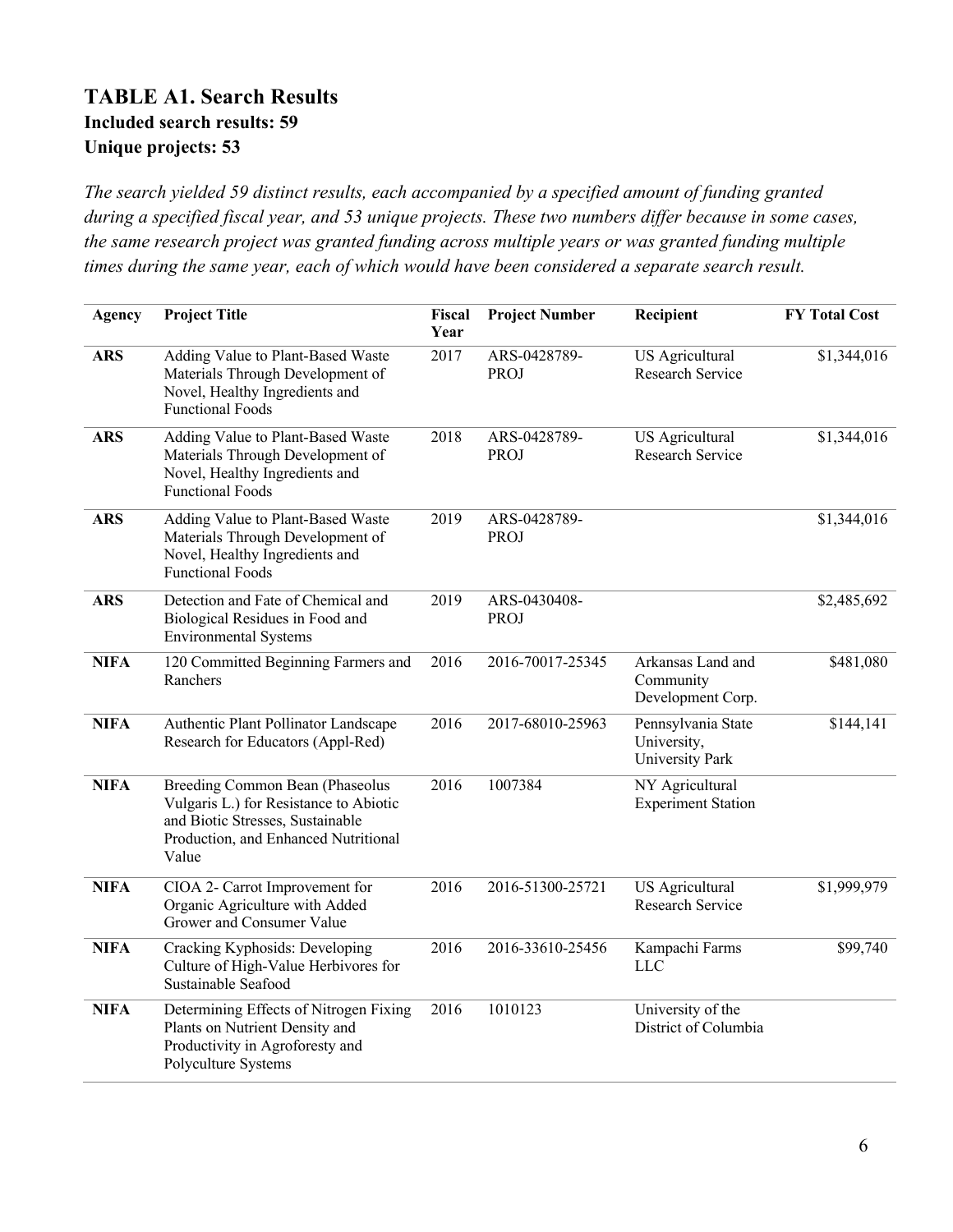| <b>NIFA</b> | Developing an Eastern Broccoli<br>Industry Through Cultivar<br>Development, Economically and<br><b>Environmentally Sustainable</b><br>Production and Delivery                               | 2016<br>2016-51181-25402<br>Cornell University,<br>Ithaca |                  | \$2,019,142                                   |             |
|-------------|---------------------------------------------------------------------------------------------------------------------------------------------------------------------------------------------|-----------------------------------------------------------|------------------|-----------------------------------------------|-------------|
| <b>NIFA</b> | Economics of the Food Sector:<br>Consumption, Production, Trade and<br>Marketing                                                                                                            | 2016                                                      | 1010309          | Iowa State<br>University                      |             |
| <b>NIFA</b> | Educating from the Ground Up:<br>Promoting Integrated, Experiential<br>Learning for Resilient Food Systems at<br>Miami University                                                           | 2016                                                      | 2017-70001-25988 | \$150,000<br>Miami University,<br>Oxford      |             |
| <b>NIFA</b> | Evaluation of the Prevalence and<br>Persistence of Shiga Toxin-Producing<br>E. Coli (STEC) On Organic Mixed<br>Crop-Livestock Farms That Integrate<br>Sheep Grazing Within Vegetable Fields | 2016                                                      | 1009007          | University of<br>California, Davis            |             |
| <b>NIFA</b> | Exploring Variation in Fish Life<br>Histories, Population Dynamics and<br>Community Structure in Aquatic<br>Ecosystems                                                                      | 2016                                                      | 1007769          | North Carolina State<br>University            |             |
| <b>NIFA</b> | Genomic Tools, Genetic Resources,<br>and Outreach to Expand Commercial<br>U.S. Hazelnut Production                                                                                          | 2016                                                      | 2016-51181-25412 | Oregon State<br>University                    | \$3,112,410 |
| <b>NIFA</b> | Improving Aquaculture's Value<br>Through Enhanced Nutrient<br>Management                                                                                                                    | 2016                                                      | 2016-70007-25758 | Auburn University at<br>Auburn                | \$326,250   |
| <b>NIFA</b> | Improving Sustainable Agriculture<br>Education at The University of Puerto<br>Rico Utuado Campus                                                                                            | 2016                                                      | 2016-38422-25546 | University of Puerto<br>\$250,000<br>Rico     |             |
| <b>NIFA</b> | Integrated Strategies to Mitigate<br>Environmental Stresses in Vegetable<br>Crops                                                                                                           | 2016                                                      | 1008386          | Texas A&M<br>University                       |             |
| <b>NIFA</b> | Island Fresh Student Enterprises,<br>Southeast Island School District                                                                                                                       | 2016                                                      | 2016-38414-25876 | Southeast Island<br>School District           | \$45,471    |
| <b>NIFA</b> | Multifunctional Agroforestry as a<br>Sustainable Food Production Option in<br>Illinois                                                                                                      | 2016                                                      | 1007823          | University of Illinois                        |             |
| <b>NIFA</b> | Multi-Regional Risk Analysis of Farm<br>Manure Use: Balancing Soil Health and<br>Food Safety for Organic Fresh Produce<br>Production                                                        | 2016                                                      | 2016-51300-25724 | University of<br>California, Davis            | \$1,999,848 |
| <b>NIFA</b> | Organic Crop and Forage Rotations for<br>Dairy Production Systems                                                                                                                           | 2016                                                      | 1006998          | University of<br>Minnesota                    |             |
| <b>NIFA</b> | Preserving Choctaw Culture by<br>Growing Hope                                                                                                                                               | 2016                                                      | 2016-33800-25594 | Choctaw Nation of<br>Oklahoma                 | \$399,864   |
| <b>NIFA</b> | Rebuilding Local Food Systems in<br>Farmworker Communities Project                                                                                                                          | 2016                                                      | 2016-33800-25589 | Farmworker<br>Association of<br>Florida, Inc. | \$500,000   |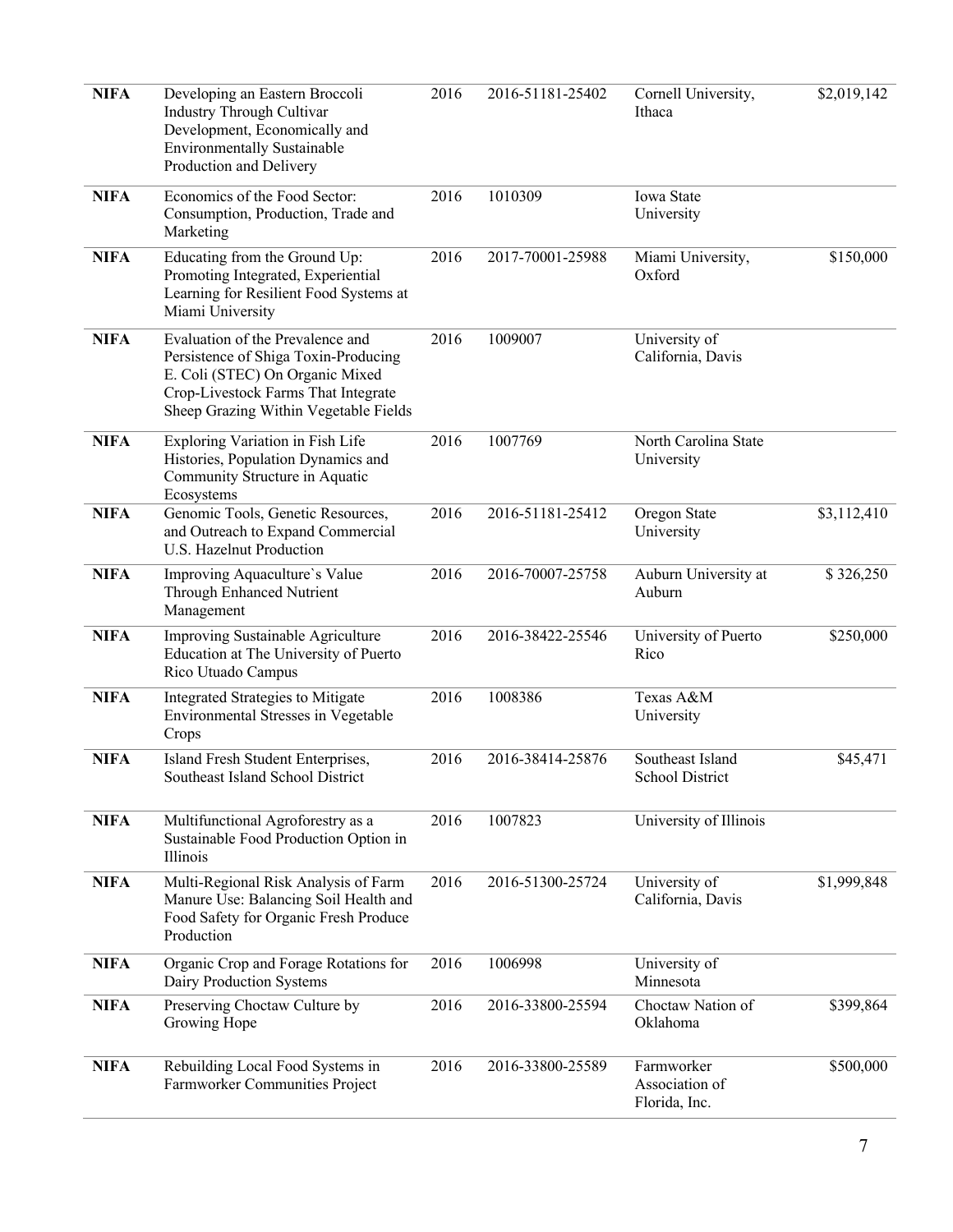| <b>NIFA</b> | Smart Cities and Connected<br>Communities: A Workshop Bridging<br>Rural, Peri-Urban and Urban<br>Sustainability                                                                                     | 2016                                            | 2016-38831-25863                                                   | University of the<br>District of Columbia                       | \$25,000    |
|-------------|-----------------------------------------------------------------------------------------------------------------------------------------------------------------------------------------------------|-------------------------------------------------|--------------------------------------------------------------------|-----------------------------------------------------------------|-------------|
| <b>NIFA</b> | Sources of Methionine for Organically-<br>Fed Poultry                                                                                                                                               | 1008091<br>2016                                 |                                                                    | University of<br>California, Davis                              |             |
| <b>NIFA</b> | Strengthening US Agriculture with<br>2016<br>Multidisciplinary International<br>Undergraduate Research and Extension<br>Experiences                                                                 |                                                 | 2017-67032-26014                                                   | University of<br>Tennessee                                      | \$281,236   |
| <b>NIFA</b> | Understanding the Ecology of Shellfish<br>and Their Pathogens to Improve<br>Shellfish Management and Production                                                                                     | 2016                                            | 1009201<br>Rutgers, The State<br>University of NJ<br>New Brunswick |                                                                 |             |
| <b>NIFA</b> | Winnebago Community Food System<br>Planning Project                                                                                                                                                 | 2016                                            | 2016-33800-25583                                                   | Ho-Chunk<br>\$34,019<br>Community<br>Development<br>Corporation |             |
| <b>NIH</b>  | 18th International Conference on<br>Harmful Algae                                                                                                                                                   | 2018                                            | 1R13ES029388-01                                                    | Woods Hole<br>Oceanographic<br>Institution                      | \$8,000     |
| <b>NIH</b>  | Greater Caribbean Center for Ciguatera<br>Research                                                                                                                                                  | 2018                                            | 1P01ES028949-01                                                    | Florida Gulf Coast<br>University                                | \$493,091   |
| <b>NIH</b>  | Greater Caribbean Center for Ciguatera<br>Research                                                                                                                                                  | 2019                                            | 5P01ES028949-02                                                    | Florida Gulf Coast<br>University                                | \$471,042   |
| <b>NIH</b>  | Impact of El Nino on Environmental<br>Mercury and Human Exposure                                                                                                                                    | 2016                                            | 1R21ES026960-01                                                    | Duke University                                                 | \$159,500   |
| <b>NIH</b>  | Impact of El Nino on Environmental<br>Mercury and Human Exposure                                                                                                                                    | 2017                                            | 5R21ES026960-02                                                    | Duke University                                                 | \$183,833   |
| <b>NIH</b>  | Natural Sources and Microbial<br>Transformation of Marine Halogenated<br>Pollutants                                                                                                                 | 2018                                            | 1R01ES030316-01                                                    | University of<br>California, San<br>Diego                       | \$125,550   |
| <b>NIH</b>  | Natural Sources and Microbial<br>Transformation of Marine Halogenated<br>Pollutants                                                                                                                 | 2019                                            | 5R01ES030316-02                                                    | University of<br>California, San<br>Diego                       | \$125,550   |
| <b>NSF</b>  | Belmont Forum Collaborative Research<br>Food-Water-Energy Nexus: The<br>Moveable Nexus: Design-Led Urban<br>Food, Water and Energy Management<br>Innovation in New Boundary<br>Conditions of Change | 2018                                            | 1832214                                                            | University of<br>Michigan at Ann<br>Arbor                       | \$76,139    |
| <b>NSF</b>  | Career: Mapping Pathways to Food<br>Security and Sustainable Development                                                                                                                            | 2018                                            | 1750621                                                            | University of<br>California, Davis                              | \$433,988   |
| <b>NSF</b>  | Careers in Food, Energy, and the<br>Environment-An Interdisciplinary<br>Approach                                                                                                                    | 2016<br>1643833<br>Michigan State<br>University |                                                                    | \$999,983                                                       |             |
| <b>NSF</b>  | CNH-L: Interactive Dynamics of Reef<br>Fisheries and Human Health                                                                                                                                   | 2018                                            | 1826668                                                            | Harvard University                                              | \$1,359,998 |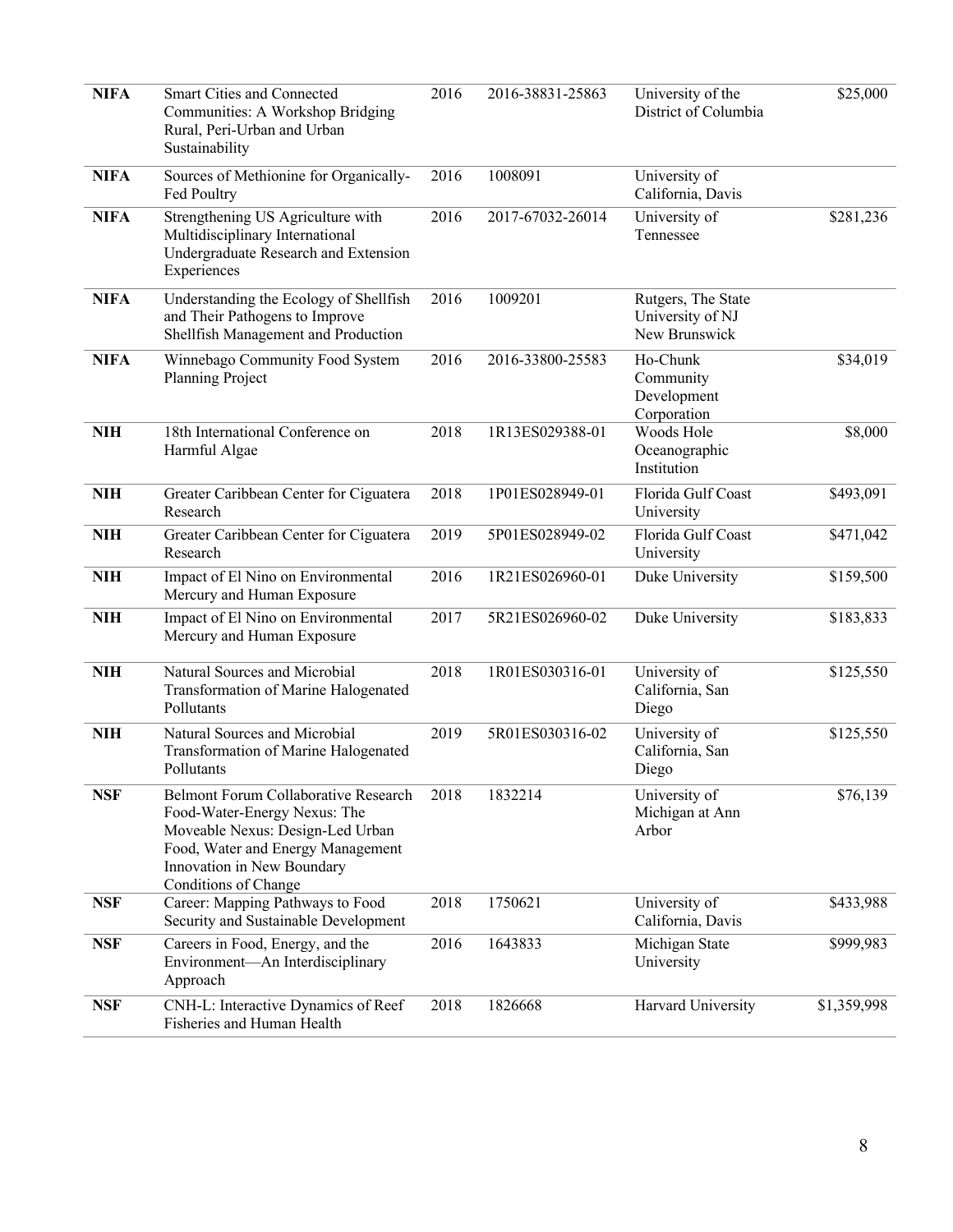| <b>NSF</b> | CNH-L: The Influence of Conflicting<br>Policies and Supply-Chain Pressures on<br>Farmers' Decisions and Tradeoffs with<br>Respect to Biodiversity, Profitability,<br>and Sustainability          | 2018 | 1824871 | University of<br>California, Berkeley                                      | \$1,301,737 |
|------------|--------------------------------------------------------------------------------------------------------------------------------------------------------------------------------------------------|------|---------|----------------------------------------------------------------------------|-------------|
| <b>NSF</b> | CNH-S: Socio-Economic Factors, Land<br>and Water Quality, and the Dynamics<br>Between Rural and Urban Zones of<br>Food Production and Consumption.                                               | 2018 | 1824949 | North Carolina<br>Agricultural and<br><b>Technical State</b><br>University | \$749,989   |
| <b>NSF</b> | EAGER: FEWSTERN: US-China<br>Food-Energy-Water Systems<br>Transdisciplinary Environmental<br>Research Network                                                                                    |      | 1739474 | University of<br>Tennessee                                                 | \$150,000   |
| <b>NSF</b> | Greater Caribbean Center for Ciguatera<br>Research                                                                                                                                               | 2018 | 1841811 | Florida Gulf Coast<br>University                                           | \$739,638   |
| <b>NSF</b> | Hazards SEES: Understanding Cross-<br>scale Interactions of Trade and Food<br>Policy to Improve Resilience to<br>Drought Risk                                                                    |      | 1832393 | Clark University                                                           | \$1,563,153 |
| <b>NSF</b> | INFEWS/T1: Intensification in the<br>World's Largest Agricultural Frontier:<br>Integrating Food Production, Water<br>Use, Energy Demand, and<br>Environmental Integrity in a Changing<br>Climate | 2017 | 1739724 | Woods Hole<br>Research Center,<br>Inc.                                     | \$828,428   |
| <b>NSF</b> | INFEWS/T1: Linking Current and<br>Future Hydrologic Change to<br>Hydropower, Human Nutrition, and<br>Livelihoods in the Lower Mekong<br>Basin                                                    | 2017 | 1740042 | Arizona State<br>University, Tempe<br>Campus                               | \$1,331,133 |
| <b>NSF</b> | International Workshop on the Nexus<br>of Food, Energy, Water and Soil                                                                                                                           | 2016 | 1649510 | University of<br>Tennessee                                                 | \$20,000    |
| <b>NSF</b> | NRT-INFEWS: Integrated Urban<br>Solutions for Food, Energy, and Water<br>Management                                                                                                              | 2017 | 1735325 | University of<br>California, Los<br>Angeles                                | \$3,000,000 |
| <b>NSF</b> | Planning IUCRC at Georgia Institute of<br>Technology: Center for Engineering<br>and Manufacturing Technologies<br>Advancing Food Safety and Security<br>(CAFSS)                                  | 2018 | 1822117 | Georgia Tech<br>Applied Research<br>Corporation                            | \$15,000    |
| <b>NSF</b> | PPSR: Workshop on Citizen Science in<br>Agrifood Systems: Exploring the<br>Synergy Between Science and Counter-<br>Expertise                                                                     | 2017 | 1743138 | University of Hawaii<br>at Manoa                                           | \$32,929    |
| <b>NSF</b> | RII Track-2 FEC: Sustainable Socio-<br>Economic, Ecological, and<br>Technological Scenarios for Achieving<br>Global Climate Stabilization Through<br>Negative CO2 Emission Policies              | 2016 | 1632810 | Montana State<br>University, Bozeman                                       | \$6,000,000 |
| <b>NSF</b> | SBIR Phase I: Modular Ozonation<br>Technology for Improved Quality and<br>Reduced Spoilage from Farm to Retail                                                                                   | 2016 | 1622071 | Surfplasma, Inc.                                                           | \$224,999   |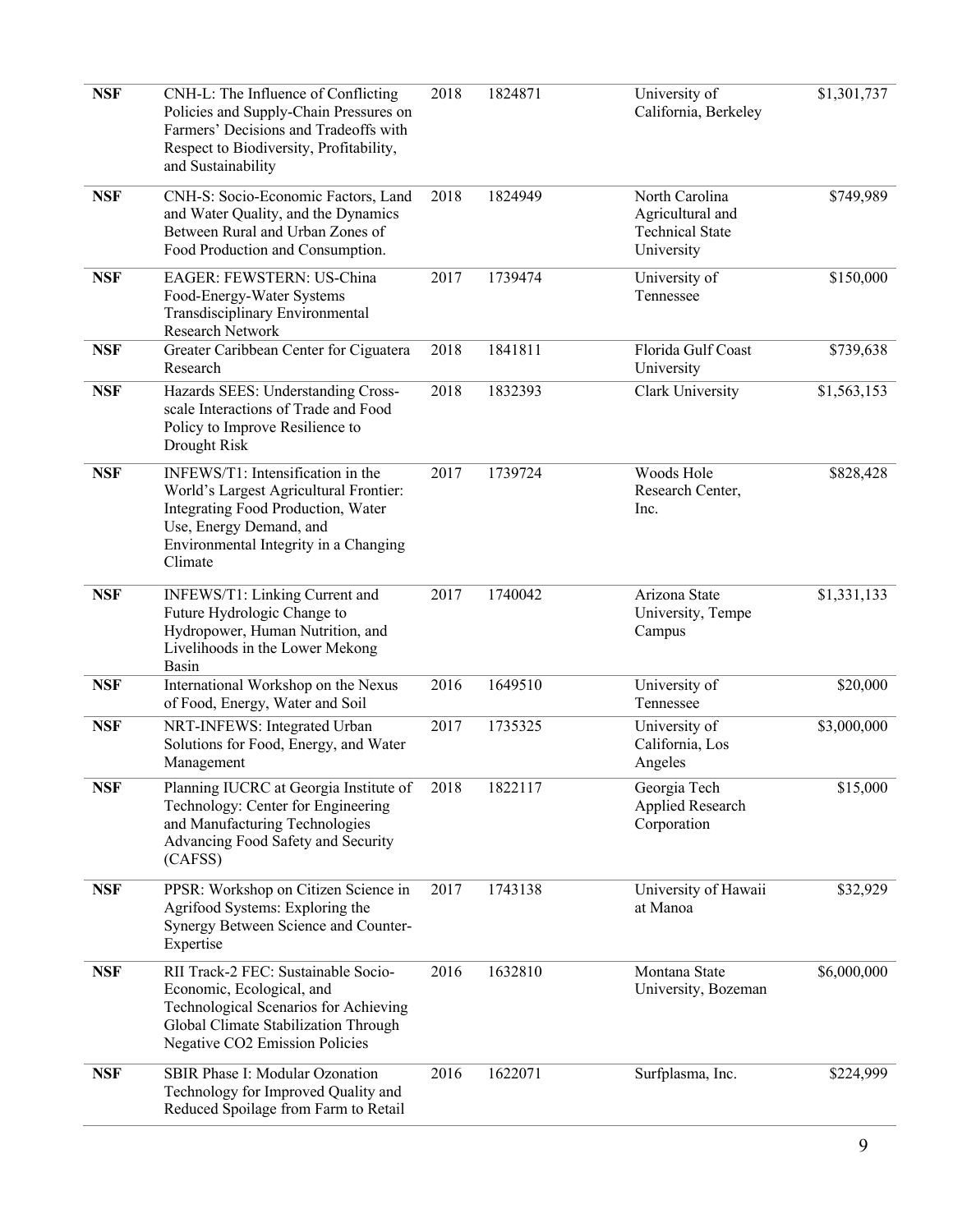| <b>NSF</b>   | SCC-RCN: Developing an<br>Informational Infrastructure for<br><b>Building Smart Regional Foodsheds</b>                  | 2017 | 1737573 | University of<br>California, Davis            | \$500,000    |
|--------------|-------------------------------------------------------------------------------------------------------------------------|------|---------|-----------------------------------------------|--------------|
| <b>NSF</b>   | <b>Smart Cities and Connected</b><br>Communities: A Workshop Bridging<br>Rural, Peri-Urban and Urban<br>Sustainability  | 2017 | 1712678 | University of the<br>District of Columbia     | \$25,000     |
| <b>NSF</b>   | The Effects of Climate and Population<br>Density on Agricultural Production                                             | 2018 | 1749059 | University of Utah                            | \$215,894    |
| <b>NSF</b>   | WSC-Category 2 Collaborative:<br>Impacts of Agricultural Decision<br>Making and Adaptive Management on<br>Food Security | 2018 | 1801251 | University of<br>California, Santa<br>Barbara | \$628,777    |
| <b>NSF</b>   | WSC-Category 2 Collaborative:<br>Impacts of Agricultural Decision<br>Making and Adaptive Management on<br>Food Security | 2018 | 1830752 | University of<br>Arizona                      | \$980,887    |
| <b>TOTAL</b> |                                                                                                                         |      |         |                                               | \$41,130,158 |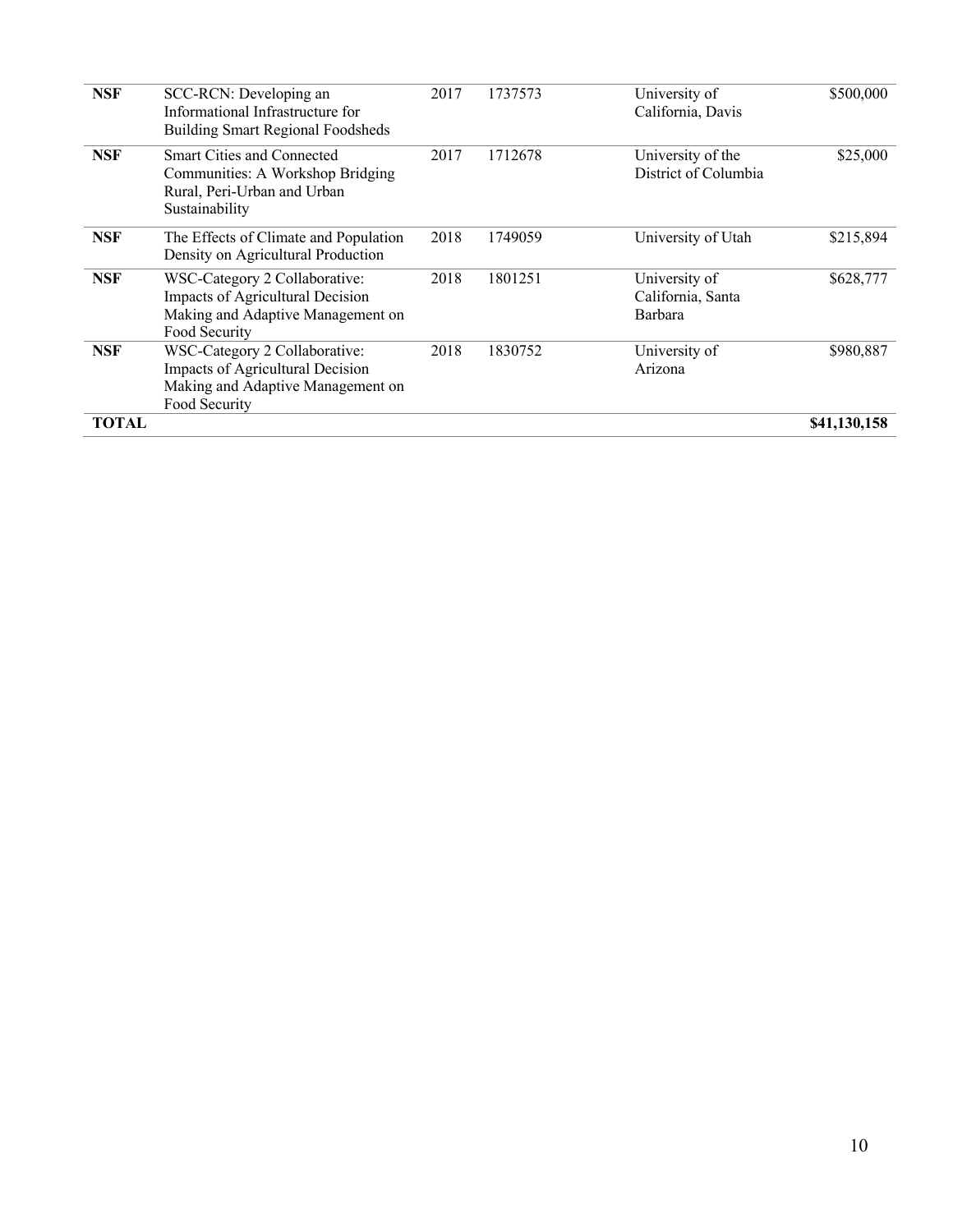#### **TABLE A2. Funding Estimates, by Year (Figure 2 data)**

**Federal Investments in All Research, Nutrition Research, and Sustainable Nutrition Science, FY 2016–2019 (millions USD)**

|                                                                      | 2016     | 2017     | 2018     | 2019     | <b>Total</b> | Average  |
|----------------------------------------------------------------------|----------|----------|----------|----------|--------------|----------|
| All federal research                                                 | \$67,105 | \$69,871 | \$74,588 | \$81,188 | \$292,752    | \$73,188 |
| <b>Research obligations for</b><br><b>ICHNR</b><br>agency/department | \$48,081 | \$50,056 | \$52,903 | \$58,226 | \$209,265    | \$52,316 |
| All funding reported in<br><b>Federal RePORTER</b>                   | \$38,846 | \$38,232 | \$41,044 | \$37,295 | \$155,417    | \$38,854 |
| <b>Nutrition research</b>                                            |          |          |          | \$1,900  |              | \$1,900  |
| <b>Sustainable nutrition</b><br>science (reported)                   | \$19.3   | \$7.4    | \$10     | \$4.4    | \$41.1       | \$10.3   |
| <b>Sustainable nutrition</b><br>science (projected)                  | N/A      | \$20.1   | \$21.5   | \$23.3   | \$84.2       | \$21.1   |
| <b>Sustainable nutrition</b><br>science (estimated)                  | N/A      | \$13.8   | \$15.8   | \$13.9   | \$62.8       | \$15.7   |

*Total federal research funding and research funding at Interagency Committee on Human Nutrition Research (ICHNR) agencies and departments are based on basic and applied research obligations for fiscal years 2016–2019. Federal nutrition research budget based on Fleischhacker et al. (2020) estimates. Sustainable nutrition science funding (reported) is based on Federal RePORTER data and may be an underestimate due to inconsistent reporting to Federal RePORTER by agencies. Sustainable nutrition science funding (projected) is based on 2016 sustainable nutrition science funding (reported) with an annual increase consistent with increases across all federal research funding. These values are likely overestimates: Fleischhacker et al. (2020) demonstrated that nutrition research funding has not increased at the pace of all federal research. Sustainable nutrition science funding (estimated) is the midpoint of reported and projected values.* 

SOURCES: NCES (2021); NIH (2021); FLEISCHHACKER ET AL. (2020).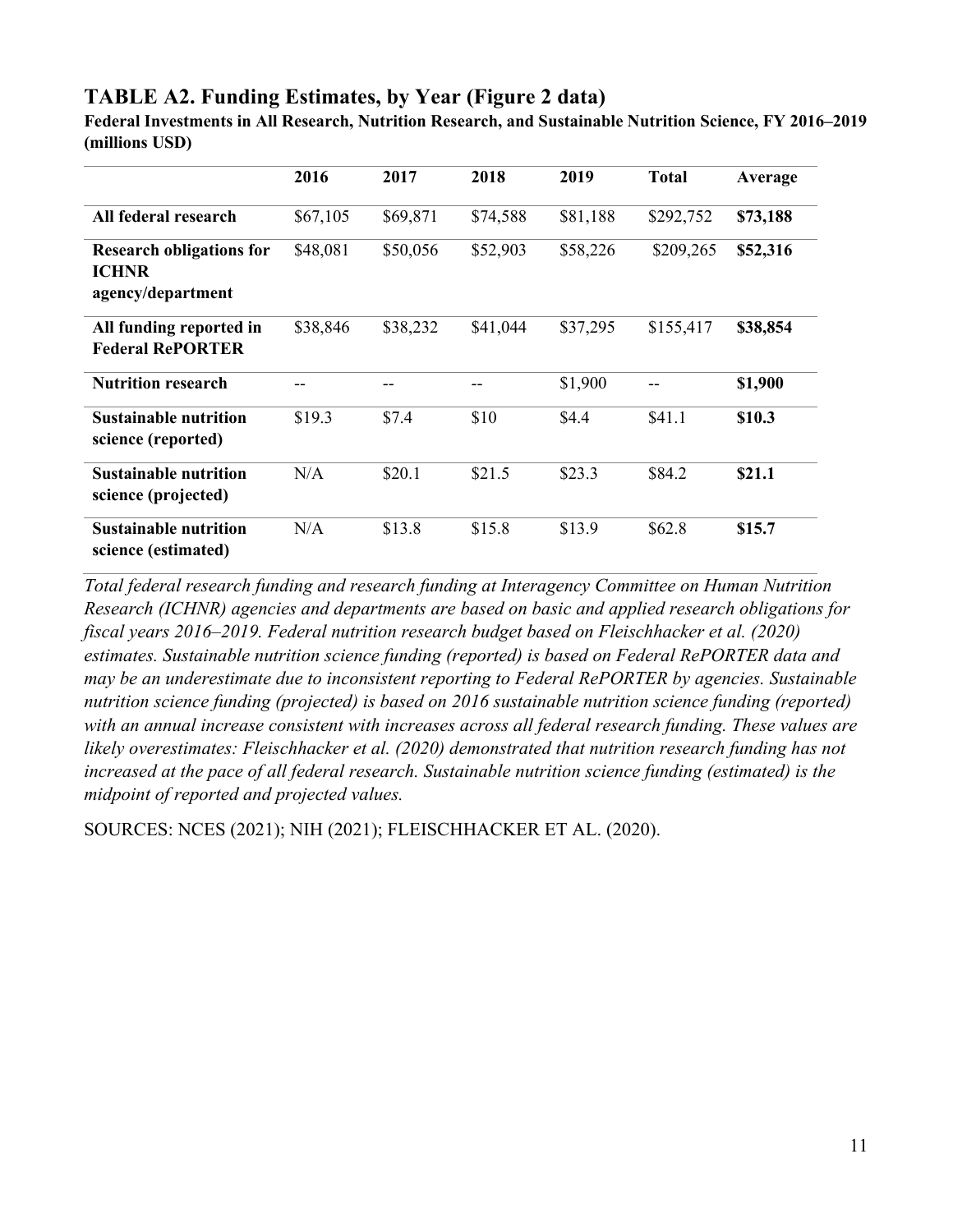# **TABLE A3. Federal Recommendations for Sustainable Nutrition Science, 2010– 2021**

*Since 2010, more than a dozen federal reports have included recommendations to advance research and education at the intersection of nutrition, food production, and climate and environment.*

| Year | Institution                                                           | <b>Publication</b>                                                                                                             | <b>Summary of Relevant Recommendations</b>                                                                                                                                                                                                                                                                                                                                                                                                                                                                                                                                                                                                                                               |
|------|-----------------------------------------------------------------------|--------------------------------------------------------------------------------------------------------------------------------|------------------------------------------------------------------------------------------------------------------------------------------------------------------------------------------------------------------------------------------------------------------------------------------------------------------------------------------------------------------------------------------------------------------------------------------------------------------------------------------------------------------------------------------------------------------------------------------------------------------------------------------------------------------------------------------|
| 2010 | National<br>Research<br>Council                                       | <b>Toward Sustainable</b><br><b>Agricultural Systems</b><br>in the 21st Century:<br>Consensus Study<br>Report                  | To pursue systemic changes in farming systems, research and<br>development has to address multiple dimensions of sustainability,<br>including productivity and environmental, economic, and social<br>sustainability.                                                                                                                                                                                                                                                                                                                                                                                                                                                                    |
| 2012 | President's<br>Council of<br>Advisors on<br>Science and<br>Technology | 2012 Report to the<br>President on<br><b>Agricultural</b><br>Preparedness and the<br><b>Agriculture Research</b><br>Enterprise | Public investors in agricultural research at the federal, state, and local<br>levels should organize research and development agendas around<br>seven key challenges: managing new pests, pathogens, and invasive<br>plants; increasing the efficiency of water use; reducing the<br>environmental footprint of agriculture; growing food in a changing<br>climate; managing the production of bioenergy; producing safe and<br>nutritious food; and assisting with global food security and<br>maintaining abundant yields.                                                                                                                                                             |
| 2014 | Institute of<br>Medicine                                              | <b>Sustainable Diets:</b><br><b>Food for Healthy</b><br>People and a Healthy<br>Planet: Workshop<br>Summary                    | Conduct more interdisciplinary and transdisciplinary systems<br>research encompassing multiple dimensions of sustainability and<br>resiliency, including the social costs of food systems; linkages<br>between soil quality and human health; role of animal agriculture in<br>sustainable diets and ecosystems; food system scale (e.g., local,<br>regional) and market concentration; effects of geography,<br>seasonality, storage, and processing on food quality and<br>environmental outcomes; and consumer behavior change strategies.                                                                                                                                            |
| 2015 | Institute of<br>Medicine                                              | A Framework for<br><b>Assessment Effects of</b><br>the Food System                                                             | Congress and federal agencies should fund and support food systems<br>data collection and continue efforts to share data and develop public-<br>private mechanisms for collaboration. Scientists in academia, the<br>private sector, and government agencies should be trained in all<br>aspects of complex systems approaches—including systems research<br>design, data collection, and analytical methodologies—and the use of<br>models.                                                                                                                                                                                                                                             |
| 2015 | 2015 Dietary<br>Guidelines<br>Advisory<br>Committee                   | Scientific Report of the<br>2015 Dietary<br>Guidelines Advisory<br>Committee                                                   | Develop and test communication strategies to help motivate people<br>of all ages to consume increasingly sustainable diets; develop and<br>test systems to ensure that sustainable diets are affordable and<br>available to all populations; develop more in-depth analysis of US<br>dietary patterns and enhanced environmental sustainability with<br>different animal production regimens; develop updated analysis of<br>environmental sustainability of dietary patterns with respect to fish<br>consumption, including nutrient profiles and production regimens.                                                                                                                  |
| 2016 | Interagency<br>Committee<br>on Human<br>Nutrition<br>Research         | <b>National Nutrition</b><br>Research Roadmap,<br>2016-2021                                                                    | Identify effective approaches to enhance the environmental<br>sustainability of healthy eating patterns through interdisciplinary<br>research, focusing on such topics as: biodiversity and energy, land<br>and water use associated with healthy diets; promotion and<br>maintenance of dietary diversity; consumer acceptance and economic<br>viability of environmental policies and practices; consumer,<br>institutional, and retailer practices that could reduce food waste;<br>impacts of local food production and comparisons across production<br>systems; and impacts on agricultural production and food distribution<br>of a population-wide transition to a healthy diet. |
| 2017 | National<br>Academies of<br>Science,                                  | <b>Redesigning the</b><br>Process for<br><b>Establishing the</b><br><b>Dietary Guidelines</b>                                  | Adding complex systems approaches to current analytical approaches<br>used in the Dietary Guidelines for Americans process can advance<br>the understanding of complex interrelated factors at play in both<br>population and individual health. Establishing and modeling the                                                                                                                                                                                                                                                                                                                                                                                                           |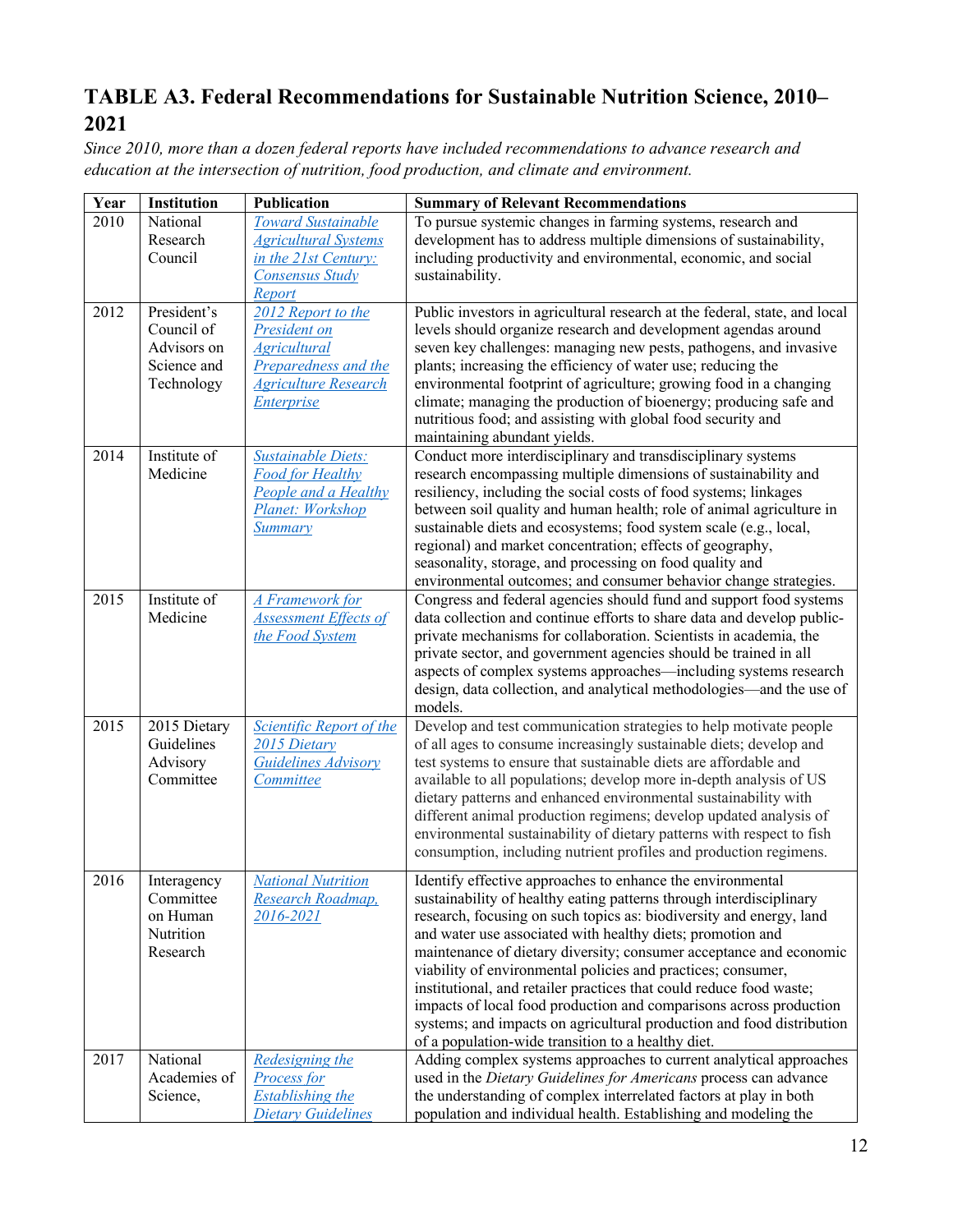|      | Engineering,              |                                          | multisectoral relationships and pathways between diet and health can                                                            |
|------|---------------------------|------------------------------------------|---------------------------------------------------------------------------------------------------------------------------------|
|      | and Medicine              |                                          | strengthen the science base of dietary guidance and identify                                                                    |
|      |                           |                                          | important gaps that require further investigation.                                                                              |
| 2019 | National                  | <b>Sustainable Diets,</b>                | Address gaps in understanding what constitutes a sustainable diet for                                                           |
|      | Academies of              | Food, and Nutrition:                     | different populations and how such diets are best measured in                                                                   |
|      | Sciences,                 | Proceedings of a                         | different contexts; develop guidance on the economic impact of                                                                  |
|      | Engineering,              | Workshop                                 | sustainable diets for all actors in the food chain; and provide policy                                                          |
|      | and Medicine              |                                          | analysis to better integrate sustainability issues into nutrition policy.                                                       |
| 2019 | National                  | <b>Breakthroughs to</b>                  | Major goals for food and agricultural research by 2030 include                                                                  |
|      | Academies of              | <b>Advance Food and</b>                  | improving the efficiency of food and agricultural systems; increasing                                                           |
|      | Sciences,                 | <b>Agricultural Research</b>             | the sustainability of agriculture; and increasing the resiliency of                                                             |
|      | Engineering,              | by 2030                                  | agricultural systems to adapt to rapid changes and extreme                                                                      |
|      | and Medicine              |                                          | conditions. Research challenges include increasing nutrient use                                                                 |
|      |                           |                                          | efficiency and mobilizing genetic diversity in crops; reducing soil                                                             |
|      |                           |                                          | loss and degradation; optimizing water use; improving animal                                                                    |
|      |                           |                                          | genetics; developing precision livestock systems; early detection of                                                            |
|      |                           |                                          | plant and animal disease, as well as foodborne pathogens; and                                                                   |
|      |                           |                                          | reducing waste and loss throughout the supply chain.                                                                            |
| 2020 | 2020 Dietary              | Scientific Report of the                 | Research is needed to develop a systems approach that is relevant to                                                            |
|      | Guidelines                | 2020 Dietary                             | the Dietary Guidelines for Americans. Long-term maintenance of                                                                  |
|      | Advisory                  | Guidelines Advisory                      | healthy food and beverage intakes requires long-term support of                                                                 |
|      | Committee                 | Committee                                | associated food systems. The committee's review reinforces the need                                                             |
|      |                           |                                          | to consider the Dietary Guidelines for Americans in the context of                                                              |
|      |                           |                                          | the food environment and the overall food system, including the                                                                 |
|      |                           |                                          | sustainability of the food supply.                                                                                              |
| 2020 | National                  | <b>Building a More</b>                   | Research priorities include agroecology; circular food systems;                                                                 |
|      | Academies of              | Sustainable, Resilient,                  | improving nutrition, food safety, and environmental impacts of                                                                  |
|      | Sciences,<br>Engineering, | Equitable, and<br><b>Nourishing Food</b> | aquaculture; and socioeconomic research on how to implement<br>needed food systems changes, including public policy changes and |
|      | and Medicine              | <b>System: Proceedings</b>               | farmer adoption of more sustainable farming practices.                                                                          |
|      |                           | of a Workshop                            | Interdisciplinary funding is important for implementing the priorities                                                          |
|      |                           |                                          | identified.                                                                                                                     |
| 2021 | National                  | <b>Creating the Future</b>               | Workforce development in food, agriculture, and natural resources                                                               |
|      | Academies of              | Workforce in Food,                       | can be supported by: providing greater public funding for agricultural                                                          |
|      | Sciences,                 | <b>Agriculture</b> , and                 | research to remain competitive with international industries and                                                                |
|      | Engineering,              | <b>Natural Resources:</b>                | institutions; establishing training grants to encourage                                                                         |
|      | and Medicine              | Proceedings of a                         | interdisciplinary research; partnering with industry to provide                                                                 |
|      |                           | Workshop                                 | transformative research experiences for students; and expanding                                                                 |
|      |                           |                                          | research opportunities and subjects across all education levels.                                                                |
| 2021 | National                  | The Challenge of                         | Research gaps include: supply chains, the economics of distribution                                                             |
|      | Academies of              | <b>Feeding the World</b>                 | systems, and the need to minimize waste; synergies among carbon                                                                 |
|      | Sciences,                 | <b>Sustainably: Summary</b>              | sequestration, biodiversity conservation, and sustainable agriculture,                                                          |
|      | Engineering,              | of the US-UK                             | as well as synergies and conflicts in land use; policy levers for                                                               |
|      | and Medicine              | Scientific Forum on                      | change, based on multidisciplinary, coordinated, and international                                                              |
|      |                           | Sustainable                              | research; and applications of biotechnology, implementation of                                                                  |
|      |                           | <b>Agriculture</b>                       | integrated best management, and improved understanding of the soil                                                              |
|      |                           |                                          | microbiome to enhance crop performance and soil carbon storage.                                                                 |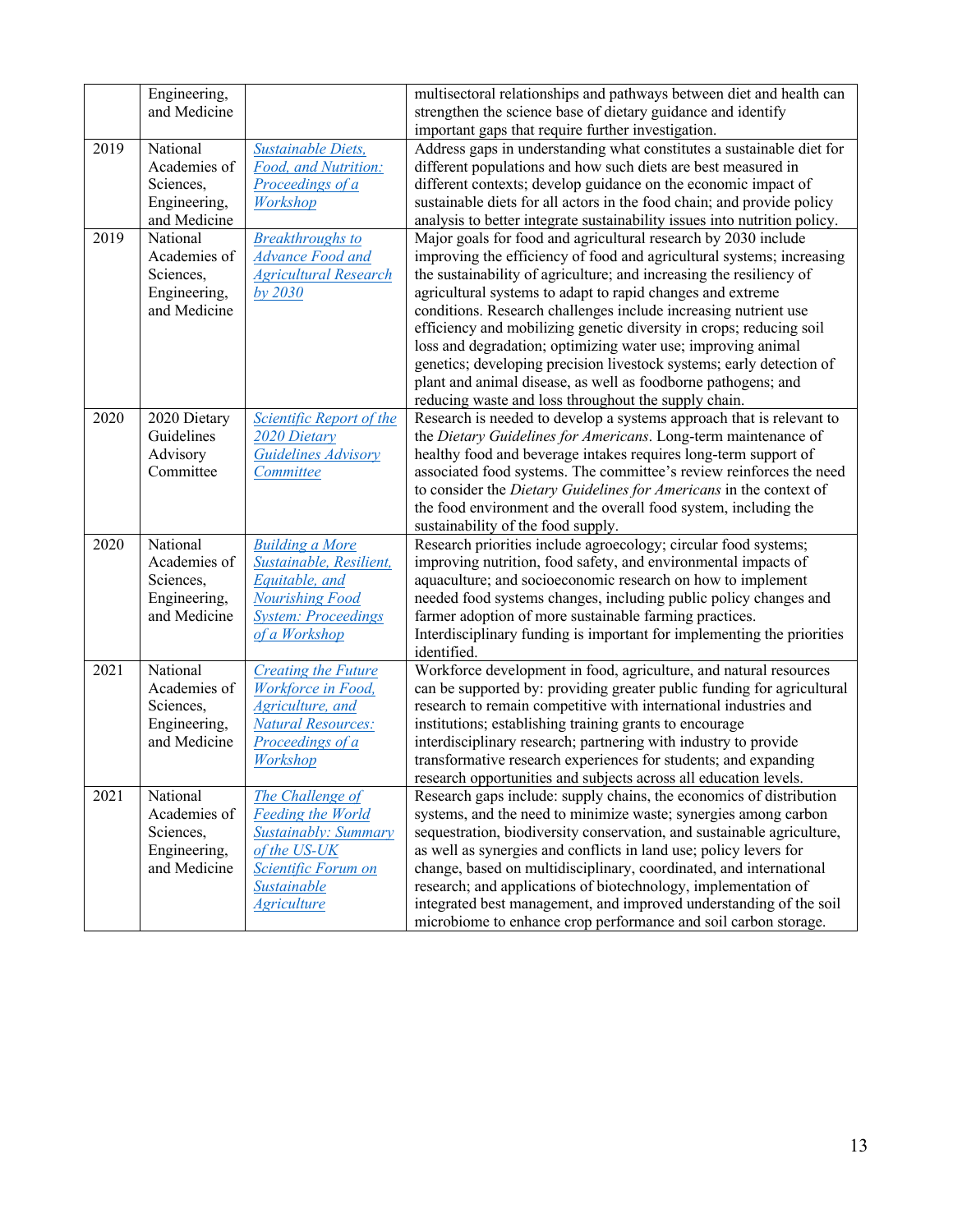## **FIGURE A1. Framework for Sustainable Nutrition Science**



SOURCE: Adapted from Reinhardt et al. (2020) and Tagtow, Herman, and Sabo (2021)

From Silos to Systems *defines sustainable nutrition science as research and education at the intersection of nutrition, food production, and climate and environment. Sustainable nutrition science could be considered a subset of the broader field of sustainable food systems research, which would also incorporate points along the supply chain beyond food production, including food packaging, storage, transportation, retail, and service; economic and social dimensions of sustainability; and illness or injury resulting from environmental exposures or workplace hazards related to food production. Sustainable food systems research may also incorporate the social, political, and commercial determinants of food systems and health. FIGURE A1 depicts the field of sustainable nutrition science, indicated in italics, in the context of sustainable food systems research.*

SOURCES: TAGTOW, HERMAN, AND CUNNINGHAM-SABO (2021); SPIKER, REINHARDT, AND BRUENING (2020); HLPE (2014).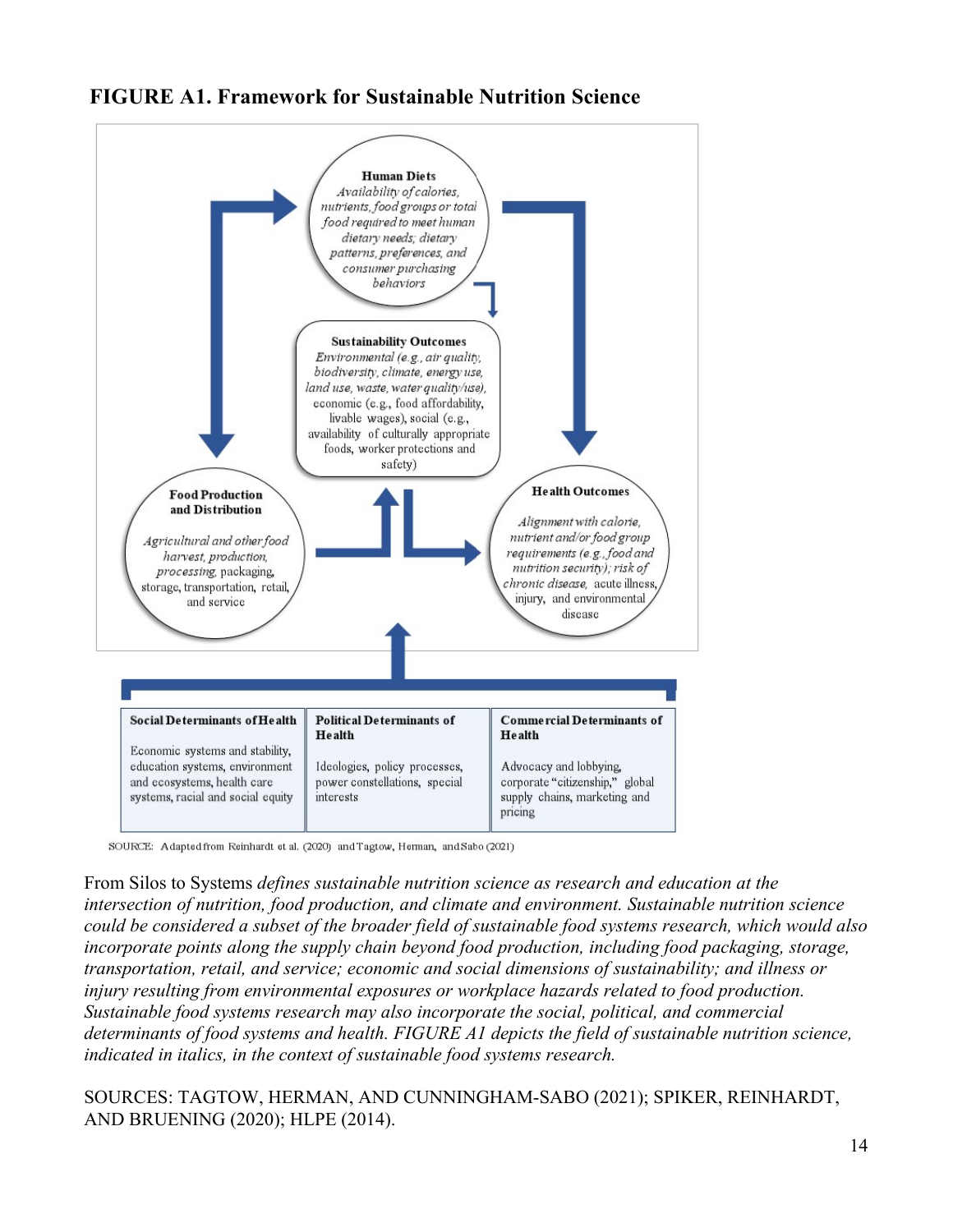# **FIGURE A2. PRISMA Flow Diagram for Project Search and Selection**



*Unique projects excluded duplicate Federal RePORTER records resulting from funding distributed across multiple fiscal years for the same project. In such cases, all funding distributed was still counted in total funding.*

SOURCE: PAGE ET AL. (2021).